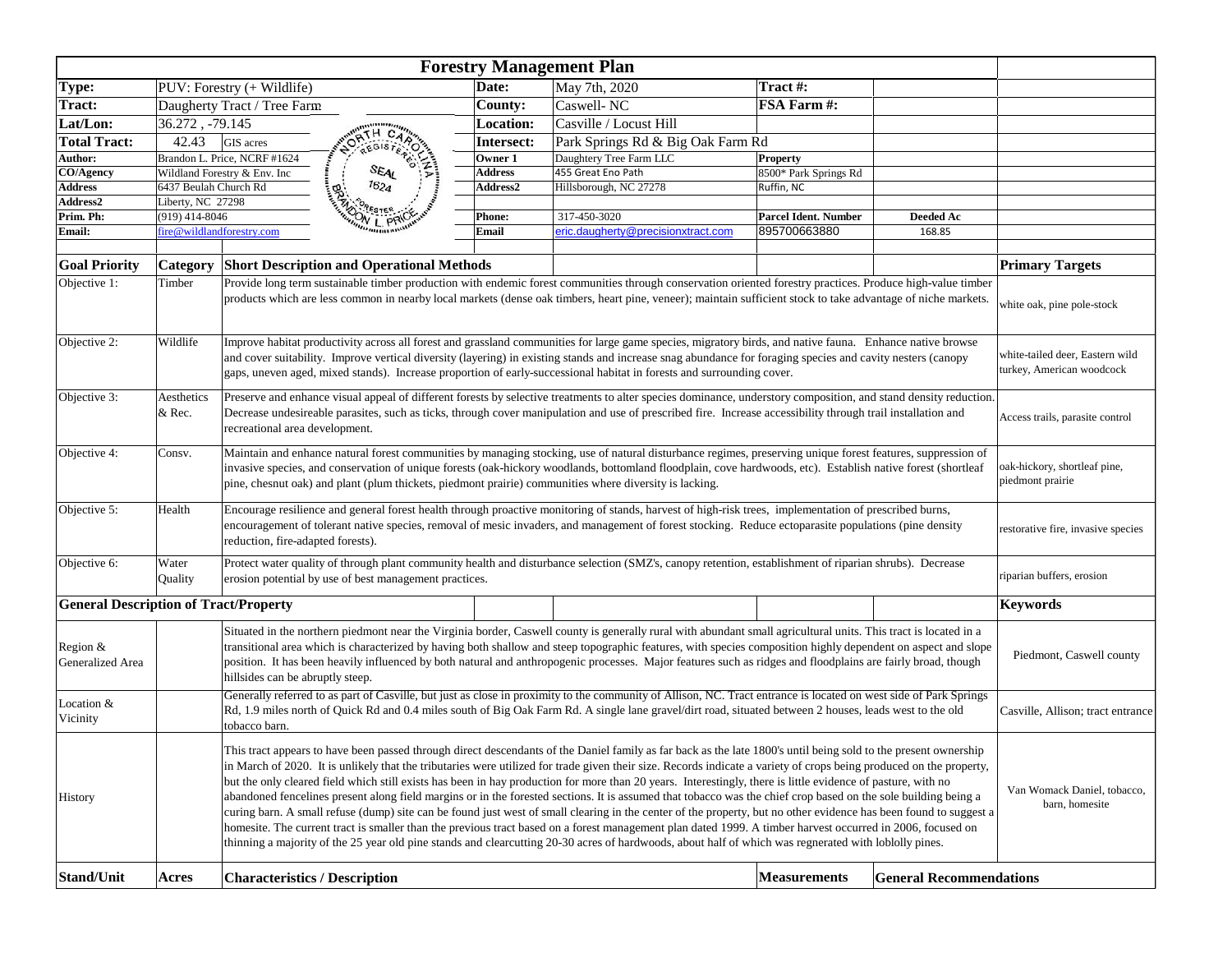| Young Pine                           | 11.4 | This main unit and smaller isolated patch were planted with loblolly pine in 2006/7 following a clearcut.<br>Given the scarcity of Virginia pine and the prevalence of hardwood saplings, it is assumed that these areas<br>were formerly hardwood. The patch is developing predictably for a young plantation. The main area has<br>areas with similar growth, but there is a significant area which is suffering from invasive species<br>encroachment (kudzu and Ailanthus altissima).                                                                                                                                                                                                                                | Age: 13-14<br>BA/ac: 170-100,<br>Dbh: 4-9",<br>Avg Dbh: 6"<br>Dom. Ht: 30-45 ft<br>TPA: 275-450   | Evaluate for thinning in 2024 in all areas. Prescribed<br>burn in dormant season in 2020/2021 to topkill invasive<br>species, followed by either hack-n-squirt treatments on<br>larger stems or foliar-applied herbicides on resprouts the<br>following growing season.                                                                                                                                                                                                            |
|--------------------------------------|------|--------------------------------------------------------------------------------------------------------------------------------------------------------------------------------------------------------------------------------------------------------------------------------------------------------------------------------------------------------------------------------------------------------------------------------------------------------------------------------------------------------------------------------------------------------------------------------------------------------------------------------------------------------------------------------------------------------------------------|---------------------------------------------------------------------------------------------------|------------------------------------------------------------------------------------------------------------------------------------------------------------------------------------------------------------------------------------------------------------------------------------------------------------------------------------------------------------------------------------------------------------------------------------------------------------------------------------|
| Mid-rotation<br>loblolly pine        | 2.6  | This stand appears to have been converted from an agriculture field and planted with improved loblolly pine $ BA/ac: 110-140$ ,<br>in the early 2000's (2002-2005) as part of the CRP program. Rows are easily seen and tree sizes are fairly<br>uniform. Crown closure is complete, though most trees have more than 25% live crown. Understory is very Avg Dbh: 9"<br>sparse and midstory minimal. Limited wildlife productivity except as bedding areas and thermal cover.                                                                                                                                                                                                                                            | Age: 15-18<br>Dbh: 5-11",<br>Dom. Ht: 55- 65 ft<br>TPA: 300-400                                   | This stand should be considered for a 3rd row thinning<br>in the next 4 years. Additional trees may be removed for<br>wildlife habitat benefit as long as residual BA/ac values<br>remain at/above 55 sf/ac. Prescribed burning can be<br>conducted safely at any time.                                                                                                                                                                                                            |
| Mature Loblolly<br>pine stands       | 21.0 | Unknow stand initiation, though all areas appear to have been fields at one time. Likely planted during late<br>1970's, but possibly as late as 1990 (no core data taken). NCFS report indicates unit to the northwest was<br>CRP. Previously thinned in 2006, removing approximately 40% of volume. Stands are well-developed wit<br>90% canopy closure. Few other species exist within stand boundaries, with the exception of sweetgum and<br>yellow-poplar saplings (1-3").                                                                                                                                                                                                                                          | Age: 35-44<br>BA/ac: 180-220,<br>Dbh: 9-19",<br>Avg Dbh: 14"<br>Dom. Ht: 75-90 ft<br>TPA: 175-240 | These stands should be harvested with an aggregated<br>retention system within 4 years, whereby removing 75%<br>of existing overstory in unit (30-40 residual BA/ac) with<br>pockets of protected areas 0.5 acres in size. Retention<br>zones should be increased along western and southern<br>sides of roads/trails. Alternatively, a shelterwood harvest<br>to reduce stocking by 60% could be employed. Areas<br>should be prescribed burned every 2-4 years post-<br>harvest. |
| Mixed Hdwd-Pine                      | 3.3  | Unique for this tract, these two areas are largely the only semi-mature timber stands which include both<br>hardwoods and conifers. The northern unit (1.9 ac) has co-dominant loblolly pine with oaks, yellow-poplar,<br>and other hardwoods and is a product of both poor pine survival and pine thinning. The eastern unit (1.4ac)<br>has developed from old-field succession and contains Virginia pine along with a plethora of upland<br>hardwoods, being more xeric in nature given it's southwestern aspect. Sporadic shortleaf pine also can be<br>found, though not in any significant quantity. Both areas have a relatively dense midstory of regeneration<br>and upland shrubs, though only fair diversity. | Age: 35-50<br>BA/ac: 120-160,<br>Dbh: 6-14",<br>Avg. Dbh: 9"<br>Dom. Ht: 60-75 ft<br>TPA: 140-250 | Given their small size and relative inaccesibility, these<br>stands should be considered for group-selection to<br>improve vertical diversity. Virginia pine should be<br>harvested if over 8" dbh. Prescribed fire may be<br>appropriate to improve browse quality, reduce Virginia<br>pine regeneration, and encourage understory<br>development.                                                                                                                                |
| Young Hardwood<br>Regeneration       | 8.2  | These areas are relatively small areas which were clearcut in 2006 that were not planted in pine or where<br>loblolly survival was very poor. Diverse species composition including yellow-poplar, sweetgum, Am.<br>Hornbeam, white oak, redbud, dogwood, blackgum, red maple, and occasional Virginia pine.                                                                                                                                                                                                                                                                                                                                                                                                             | Age: 13-14<br>BA/ac: 40-70,<br>Dbh: 3-9",<br>Avg. Dbh: 5"<br>Dom. Ht: 20-40 ft<br>TPA: 300-800    | These units offer decent wildlife browse and nesting<br>cover for migratory birds. Allow to develop for 5-10<br>years and evaluate for precommercial thinning. SE unit<br>should be treated with a combinatiof of mechanical and<br>herbicide application to remove wisteria. Low-intensity<br>prescribed fire in the dormant season will favor oaks.                                                                                                                              |
| Slope and<br>Transition<br>Hardwoods | 22.5 | As expected, these areas are generally located between upland hardwoods and riparian communities, with a<br>broad mix of tree species based on specific microsite topography or aspect. Understory plants are also<br>diverse. Timber quality varies considerably, but excellent specimens exist where previous harvest ceased<br>along edges.                                                                                                                                                                                                                                                                                                                                                                           | Age: 25-70<br>BA/ac: 120-180,<br>Dbh: 5-26",<br>Avg. Dbh: 14"<br>Dom. Ht: 50-90 ft<br>TPA: 80-350 | These units will benefit from low-intensity selective<br>thinning and blended into adjacent units. Topography is<br>limiting and care should be taken to reduce erosion<br>potential. Snag creation can be considered for low-value<br>species.                                                                                                                                                                                                                                    |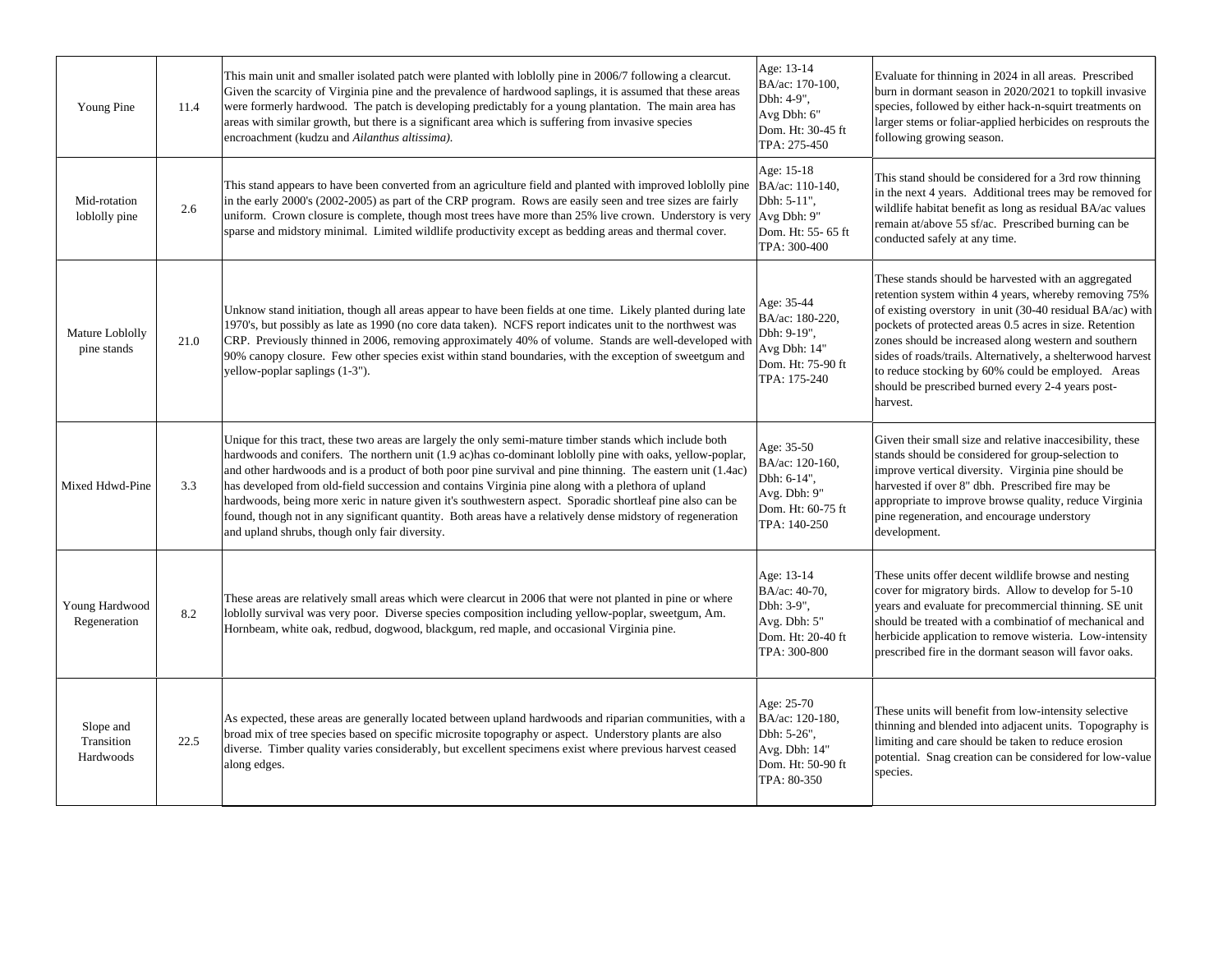| <b>Upland Hardwood</b>  | 34.2   | These units differ somewhat from typical piedmont upland hardwood forests, as they are largely located on<br>upper portions of north facing hillsides, which tends them toward mesic hardwood forests. The 'edge' unit<br>along the southern boundary is more typical, dominated by xeric species such as scarlet oak, white oak<br>(prevalent across all uplands), southern red oak, mockernut hickory. The remaining upland units of forest<br>contain these species at lower frequencies with mixed dominance by yellow-poplar, black oak, red maple,<br>blackgum, pignut hickory, northern red oak, and occassional elms. Timber quality is fair to excellent, largely<br>dependent on individual position and tree history. Little evidence of large-scale harvesting is present and<br>diameter distribution shows signs of uneven-aged stand. Given the aspect, the lack of understory<br>development is not surprising and very little midstory is present.                                                                                                                                                                                                                                                                                                                         | Age: 50-80<br>BA/ac: 160-200,<br>Dbh: 9-24",<br>Avg. Dbh: 15"<br>Dom. Ht: 70-90 ft<br>TPA: 90-150 | Despite it's mesic tendencies, this stand should be<br>considered for a shelterwood harvest or gap selection to<br>favor oaks and mast-producing species. Harvest should<br>reduce stocking to 70-100 BA/ac overall and should<br>target mesic hardwoods such as yellow-poplar and red<br>maple which show early signs of stain or butt-rot in<br>lower logs. Prescribed burning to encourage oak<br>regeneration is recommended 2-3 years post-harvest.<br>Canopy gaps greater than 1.0 acre in size may be<br>reforested with shortleaf pine.                                                                                                                                                                             |
|-------------------------|--------|---------------------------------------------------------------------------------------------------------------------------------------------------------------------------------------------------------------------------------------------------------------------------------------------------------------------------------------------------------------------------------------------------------------------------------------------------------------------------------------------------------------------------------------------------------------------------------------------------------------------------------------------------------------------------------------------------------------------------------------------------------------------------------------------------------------------------------------------------------------------------------------------------------------------------------------------------------------------------------------------------------------------------------------------------------------------------------------------------------------------------------------------------------------------------------------------------------------------------------------------------------------------------------------------|---------------------------------------------------------------------------------------------------|-----------------------------------------------------------------------------------------------------------------------------------------------------------------------------------------------------------------------------------------------------------------------------------------------------------------------------------------------------------------------------------------------------------------------------------------------------------------------------------------------------------------------------------------------------------------------------------------------------------------------------------------------------------------------------------------------------------------------------|
| Bottomland<br>Hardwoods | 24.60  | This unit is actually two riparian corridors along converging tributaries of Hogan's Creek, each having<br>slightly different characteristics, though they will be managed similarly. Both areas are chiefly influenced by<br>a stream channel and are highly mesic in nature. The portion along the western boundary is broad, covering<br>350 feet at the widest point, and is an obvious floodplain. Additional drains from the east enter this unit and Age: 45 - 75 years;<br>then meander and assimilate into the floodplain without definition. Apart from the main channel, soil<br>hydrology is variable main component of this forest type lies along South Hyco Creek and the adjacent<br>floodplain. This stand is well-developed and offers decent species diversity. Along the floodplain and<br>adjacent shoulders, forest overstory is dominated by red maple, American sycamore, and sweetgum. Other<br>tree species include yellow-poplar, bitternut hickory, green ash, black willow, river birch, slippery elm, and<br>boxelder. Form and quality varies throughout with minor defects common but occasional species exhibiting<br>excellent timber quality. Understory is well-developed with a sparse midstory, pawpaw and spicebush being<br>the most common shrubs. | BA/ac: 90-180.<br>Dbh: 8.0-32"<br>Avg. Dbh: 16",<br>Dom. Ht: 95 ft<br>TPA: 140-180                | Thinning or select cutting would benefit the stand for the<br>production of sawtimber, but soils present operational<br>challenges and water quality concerns are significant.<br>These stands should be evaluated for selective harvest<br>only when soils are extremely dry, which may require an<br>drought period. Care should employed to retain 40-50%<br>of canopy cover, with removals focused on less<br>desireable species such as sweetgum, sycamore and red<br>maple. Baldcypress and Atlantic whitecedar are viable<br>species for planting in open areas and should be<br>considered if regeneration is necessary. This area is<br>largely safe from any fire activities and firebreaks are not<br>necessary. |
| Marsh                   | 2.70   | Found in southern portions of eastern creek boundary, adjacent/intermixed with bottomland hardwoods.<br>Periodically flooded soils unsuitable for timber growth.                                                                                                                                                                                                                                                                                                                                                                                                                                                                                                                                                                                                                                                                                                                                                                                                                                                                                                                                                                                                                                                                                                                            | Age: unknown                                                                                      | Maintain as wetland openings. Consider planting native<br>wet prairie plants to improve ecosystem function. Use of<br>wheeled equipment strongly discouraged due to rutting<br>potential.                                                                                                                                                                                                                                                                                                                                                                                                                                                                                                                                   |
| Pond                    | 0.85   | This pond formerly served to support agriculture operations. The dam has numerous trees, 3-10" dbh,<br>growing along the upper portion and the water level appears to be 1-2 below bankfull. Drain pipe is intact,<br>though could not be clearly seen for inspection.                                                                                                                                                                                                                                                                                                                                                                                                                                                                                                                                                                                                                                                                                                                                                                                                                                                                                                                                                                                                                      | Age: $>40$ years                                                                                  | Continue algae and weed management. Cut all woody<br>material from dam face every 2-3 years or treat with a<br>woody herbicide such as Triclopyr.                                                                                                                                                                                                                                                                                                                                                                                                                                                                                                                                                                           |
| Field                   | 36.10  | Large agriculture field which has planted in tall fescue, harvested twice annually for hay production (round<br>and square bales). Native grasses persist in xeric areas and along unshaded field borders.                                                                                                                                                                                                                                                                                                                                                                                                                                                                                                                                                                                                                                                                                                                                                                                                                                                                                                                                                                                                                                                                                  |                                                                                                   | Convert 20-40% of field to native warm season grasses<br>which can be utilized for hay but reduces total acreage                                                                                                                                                                                                                                                                                                                                                                                                                                                                                                                                                                                                            |
| Barn                    | 1.00   | This is a 50+ year old tobacco barn which has had minimal modifications (door, supports) to make it suitable<br>for equipment and tool storage. Floor is dirt with gravel around entrance to control erosion.                                                                                                                                                                                                                                                                                                                                                                                                                                                                                                                                                                                                                                                                                                                                                                                                                                                                                                                                                                                                                                                                               | Built: $50+$ years                                                                                | Roof may need replaced in 1-5 years.                                                                                                                                                                                                                                                                                                                                                                                                                                                                                                                                                                                                                                                                                        |
|                         | 168.85 |                                                                                                                                                                                                                                                                                                                                                                                                                                                                                                                                                                                                                                                                                                                                                                                                                                                                                                                                                                                                                                                                                                                                                                                                                                                                                             |                                                                                                   |                                                                                                                                                                                                                                                                                                                                                                                                                                                                                                                                                                                                                                                                                                                             |